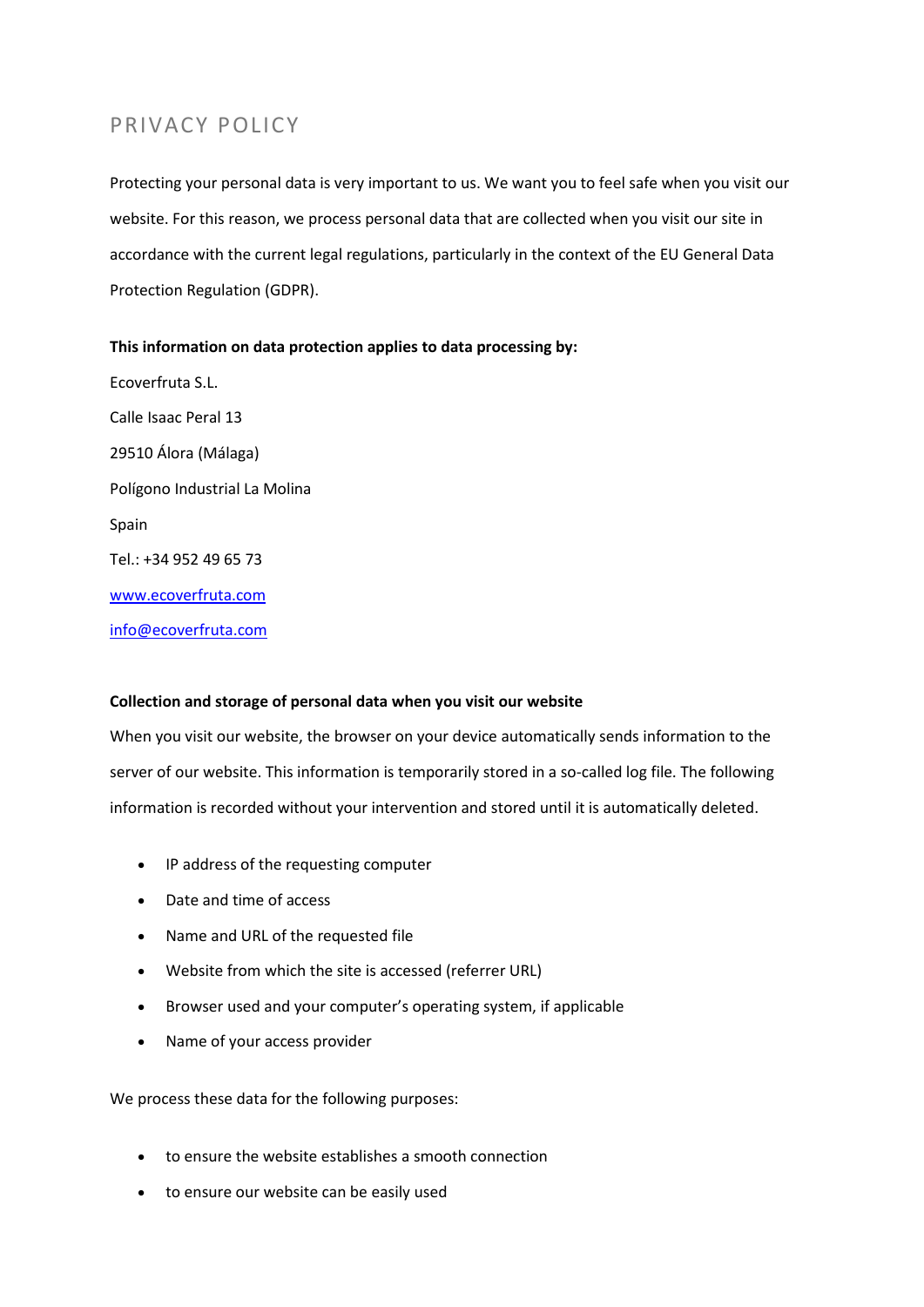- to evaluate the security and stability of the system
- additional administrative purposes, if necessary

The legal basis for data processing is Article 6(1)(f) of the GDPR. Our legitimate interest ensues from the data processing purposes listed above. We do not under any circumstances use the data collected for purposes of drawing conclusions about you as a person.

## **Use of our contact form**

If you have any questions, we have given you the option to contact us via a form provided on our website. This requires you to enter your name and a valid email address. Further details may be entered if you wish.

Data provided for the purposes of contacting us are processed in accordance with Article 6(1)(a) of the GDPR on the basis of your consent, which has been provided voluntarily.

The personal data collected by us for the use of the contact form are deleted upon the completion of your enquiry.

## **Use and passing on of personal data**

Personal data are only collected if you voluntarily share them with us. We only collect, process and use personal data, such as the name, address or email address of website visitors, without further consent insofar as it is necessary for the establishment or execution of a contract.

We only pass on your personal data to third parties if:

- You have given your explicit consent to this in accordance with Article  $6(1)(a)$  of the GDPR.
- Passing it on is necessary in accordance with Article 6(1)(f) of the GDPR for the enforcement, exercise or defence of legal obligations and there is no reason to believe that you have an overriding legitimate interest in preventing your data being passed on.
- There is a legal obligation to pass it on in accordance with Article  $6(1)(c)$  of the GDPR.
- This is legally permissible and necessary in accordance with Article 6(1)(b) of the GDPR for the performance of contractual relations with you.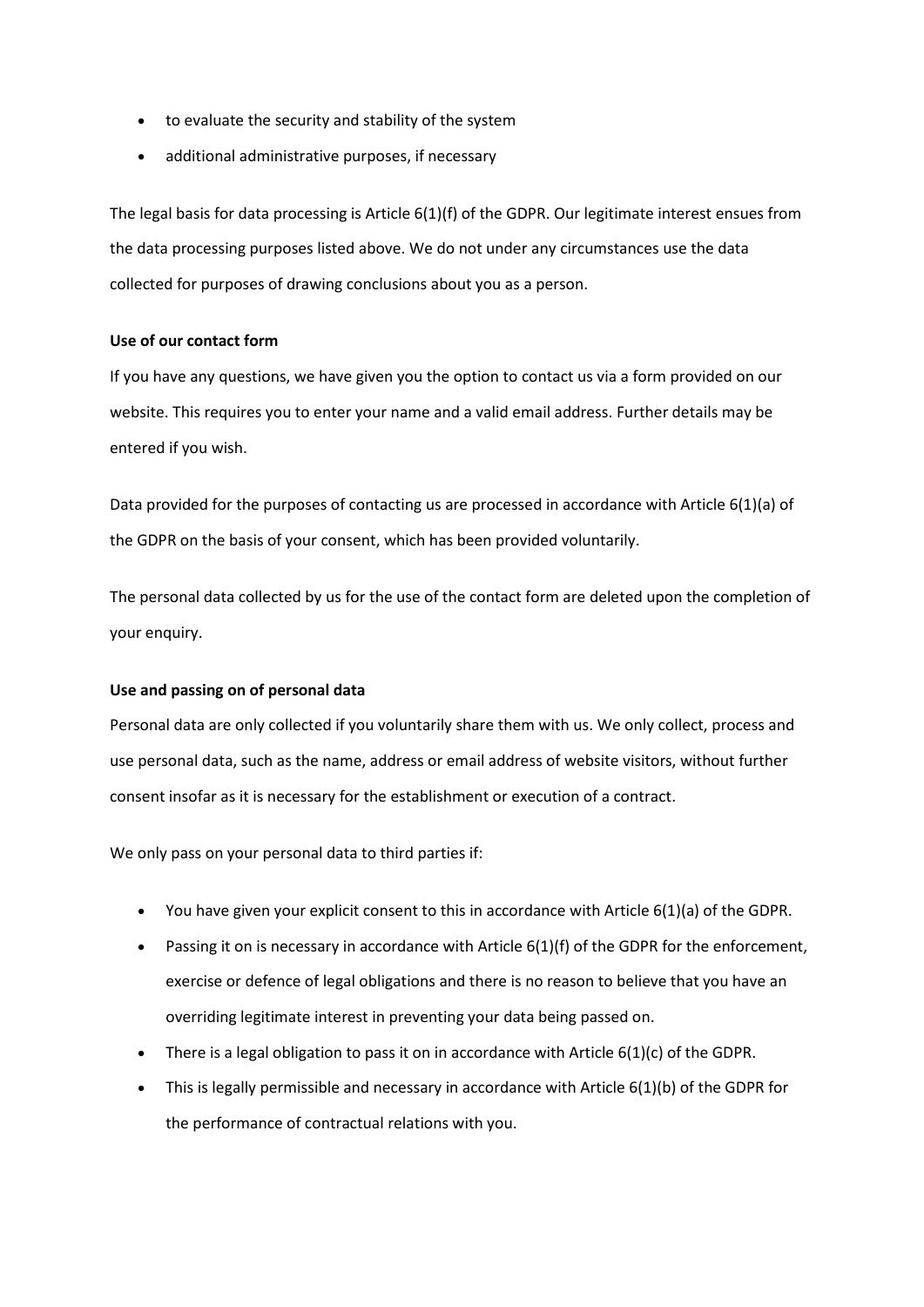### **Rights of the data subject**

You have the right:

- pursuant to Article 15 of the GDPR, to request access to the personal data we process about you.
- pursuant to Article 16 of the GDPR, to request immediate rectification of incorrect information or completion of the personal information we hold about you.
- pursuant to Article 17 of the GDPR, to request the erasure of the personal data we hold about you.
- pursuant to Article 18 of the GDPR, to request the restriction of how we process the personal data we hold about you.
- pursuant to Article 20 of the GDPR, to receive the personal information you have provided to us or to request that this information be transferred to another controller.
- to exercise your right to withdraw your consent pursuant to Article 7(3) of the GDPR.
- to exercise your right to lodge a complaint with a supervisory authority pursuant to Article 77 of the GDPR.

#### **Right to object**

If your personal data are being processed on the basis of legitimate interests pursuant to Article 6(1)(f) of the GDPR, you have the right according to Article 21 of the GDPR to enter an objection against the processing of your personal data insofar as you have reasons arising from your specific situation or if you are objecting to direct marketing. In the second case, you have a general right to object, which we will implement without a declaration of a special situation.

To withdraw consent or lodge an objection, it is sufficient to send an email to [info@ecoverfruta.com](mailto:info@ecoverfruta.com)

### **Website analysis**

We do not actively use any tools to analyse or statistically evaluate the use of our website. Information on website traffic or traffic to subdirectories of our website is used under a pseudonym (browser cookies, which do not allow individual users to be identified) to assess, improve and display relevant content on the website. Cookies are text files that are saved on your computer when you visit a website and enable your usage of that website to be analysed. The data – IP address, page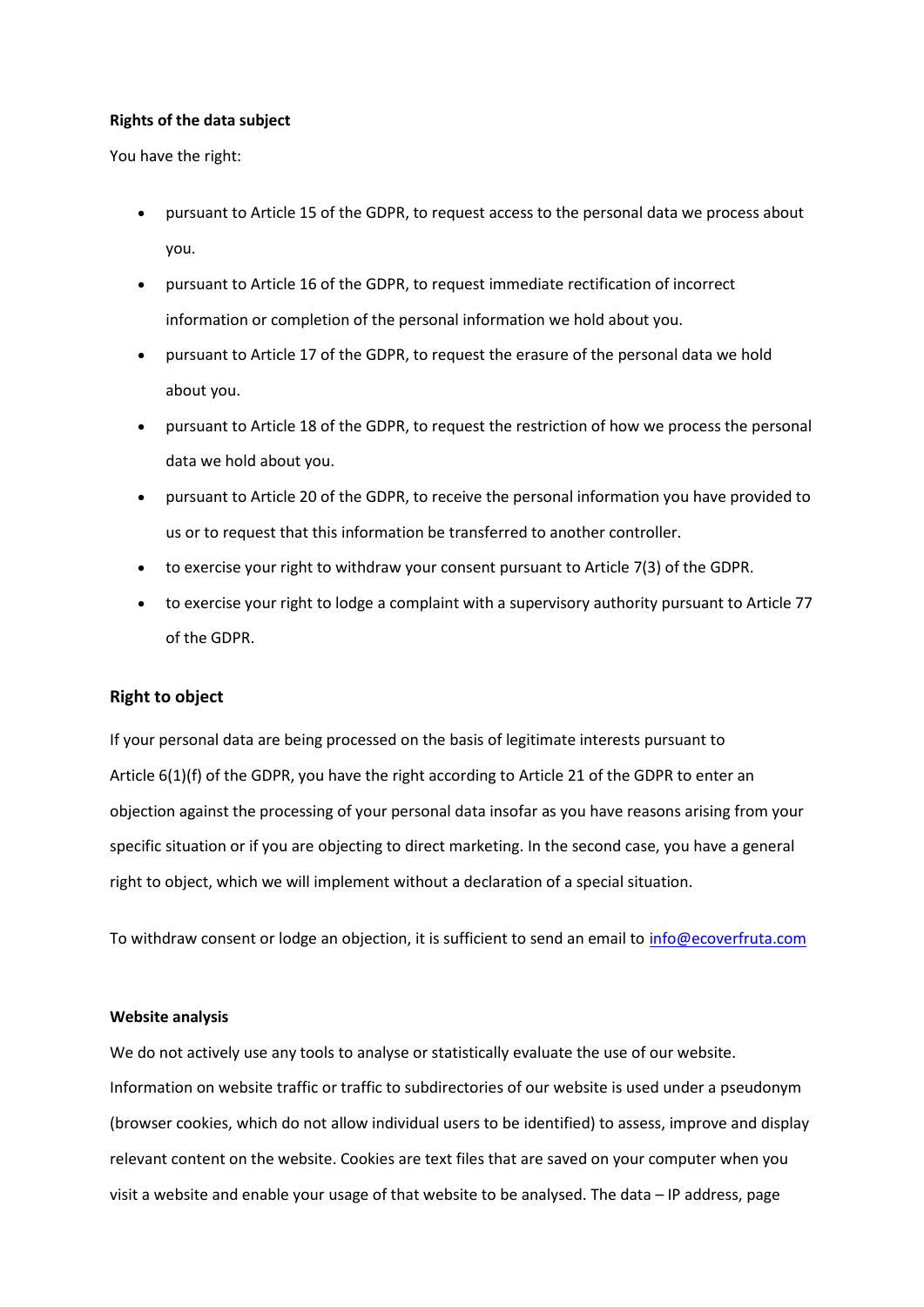from which the file was requested, date, time, browser type and settings, operating system, pages visited – are analysed exclusively on web servers in Germany. In this way, we can see approximately which city a website visitor comes from, what type of browser and which operating system the website visitor uses and which pages of the site they visited. In no circumstances can the data collected in this way be used to personally identify the visitor of this website. The data collected will only be used to improve our offer. All IP addresses are shortened for this reason, so that the IP addresses are only processed in anonymised form. Data are not used in any other way, nor are they passed on to third parties.

You can prevent the installation of cookies using the relevant settings on your browser; in that case, however, please note that you may not be able to use all the functions of this website to their full extent.

### **Notice on the use of social networks**

Insofar as we have placed links to external social networks on our website, these have been made recognisable by using the logo, for example, or by adding "Like" alongside them. If you follow these links by clicking on them, plugins are usually activated and your browser establishes a direct connection with the servers of the respective social network. If you follow these links and register there, the information that you were on our website is transmitted to the relevant social network. The social network provider can usually associate your visit to our website with your account and save this information on web servers abroad. We have no control over the scope of the data collection, the processing of your personal data by social networks or your rights on social networks.

### **Google Maps and Google Fonts**

This website uses Google Fonts and Google Maps, services of Google Inc. The use of these services takes place via a server call, normally to a Google server in the USA. This process transmits to the server which website you have visited. In addition, the IP address of the browser on the device of the website visitor is stored by Google. Further information can be found in Google's data privacy statement, which can be found via the following links:

[www.google.com/fonts#AboutPlace:about](http://www.google.com/fonts#AboutPlace:about)

[www.google.com/policies/privacy/](http://www.google.com/policies/privacy/)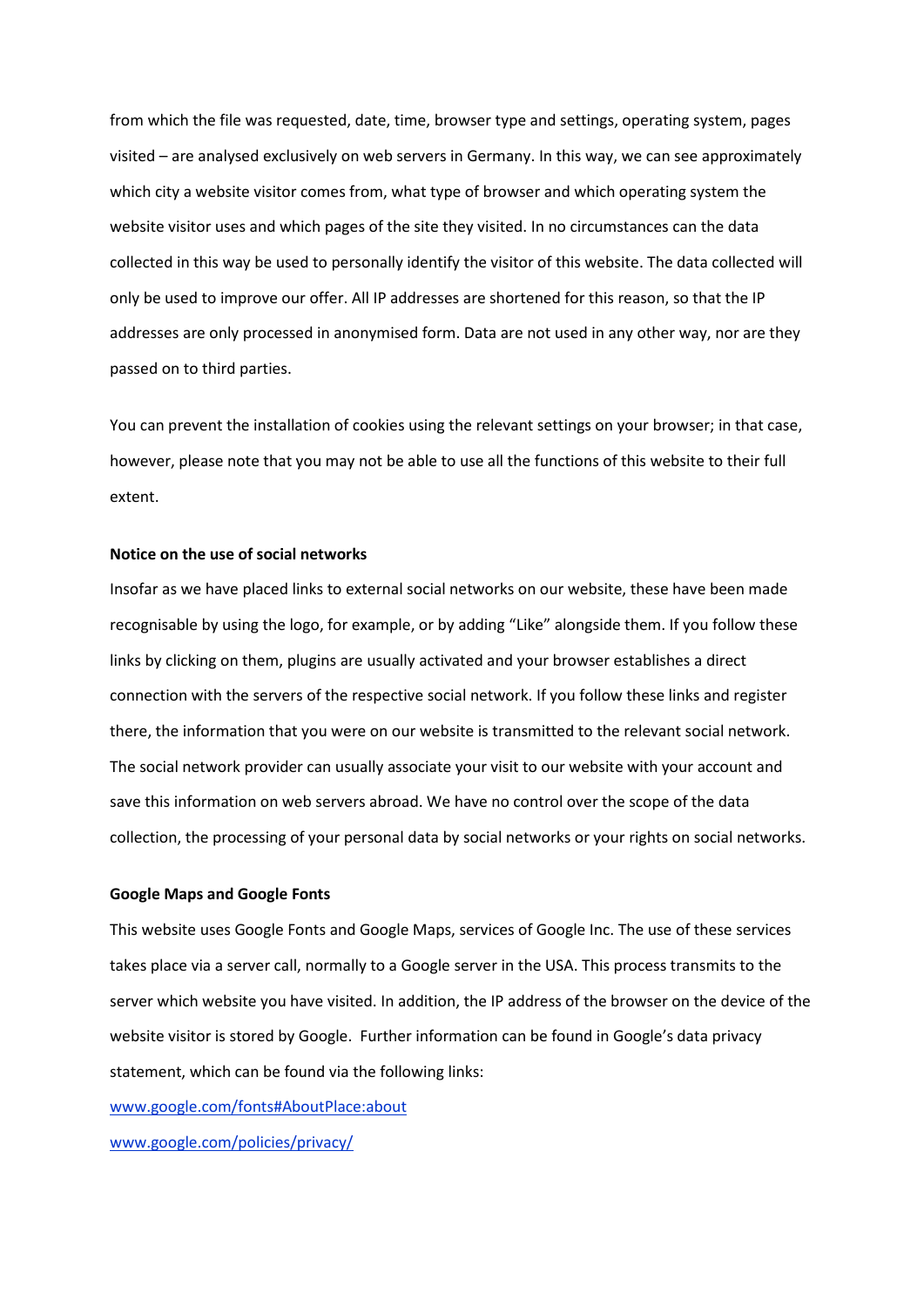### **Updates and changes to this privacy policy**

This privacy policy is currently valid and is up to date as of May 2018.

If we develop our website and offers further or if there are changes to the legal or regulatory requirements, it may be necessary to change this privacy policy. You can access and print out our upto-date privacy policy on our website at any time at http://www.ecoverfruta.com/de/impressum/.

## LIABILITY NOTICES

### **Liability for content**

We create the content of our website with due diligence. However, we cannot accept responsibility for the correctness, completeness and currentness of our content. Pursuant to Section 7(1) of the German Teleservices Act (TMG), we are responsible for our own content according to general laws. We do not assume any responsibility for decisions made by the user based on the aforementioned information. Please note that our content does not constitute a binding offer nor is it any other form of specialised information or recommendation, and it is not designed to replace an individual consultation with qualified experts that takes into account the concrete circumstances of each individual case.

However, according to Sections 8 to 10 of the TMG, we as service providers are not obliged to monitor third-party information that has been transmitted, cached or stored, nor are we obliged to investigate circumstances that point to illegal activity. Any obligations to remove or block the use of information in accordance with general law remain unaffected. However, being held liable in this respect is only possible after knowledge of a concrete legal violation has been established. If we become aware of any corresponding legal violation, we will immediately remove this content.

### **Liability for links**

We have placed links on our website to external sites whose content and currentness is not under our control. The following applies for all these links: we can accept no responsibility for third-party content. The provider of the third-party content is responsible for this content themselves. At the time of linking, we checked the linked websites for possible legal violations. However, continually checking for legal violations is not reasonable without concrete evidence. Nevertheless, if there are clear indications of a violation, we will remove the respective link immediately.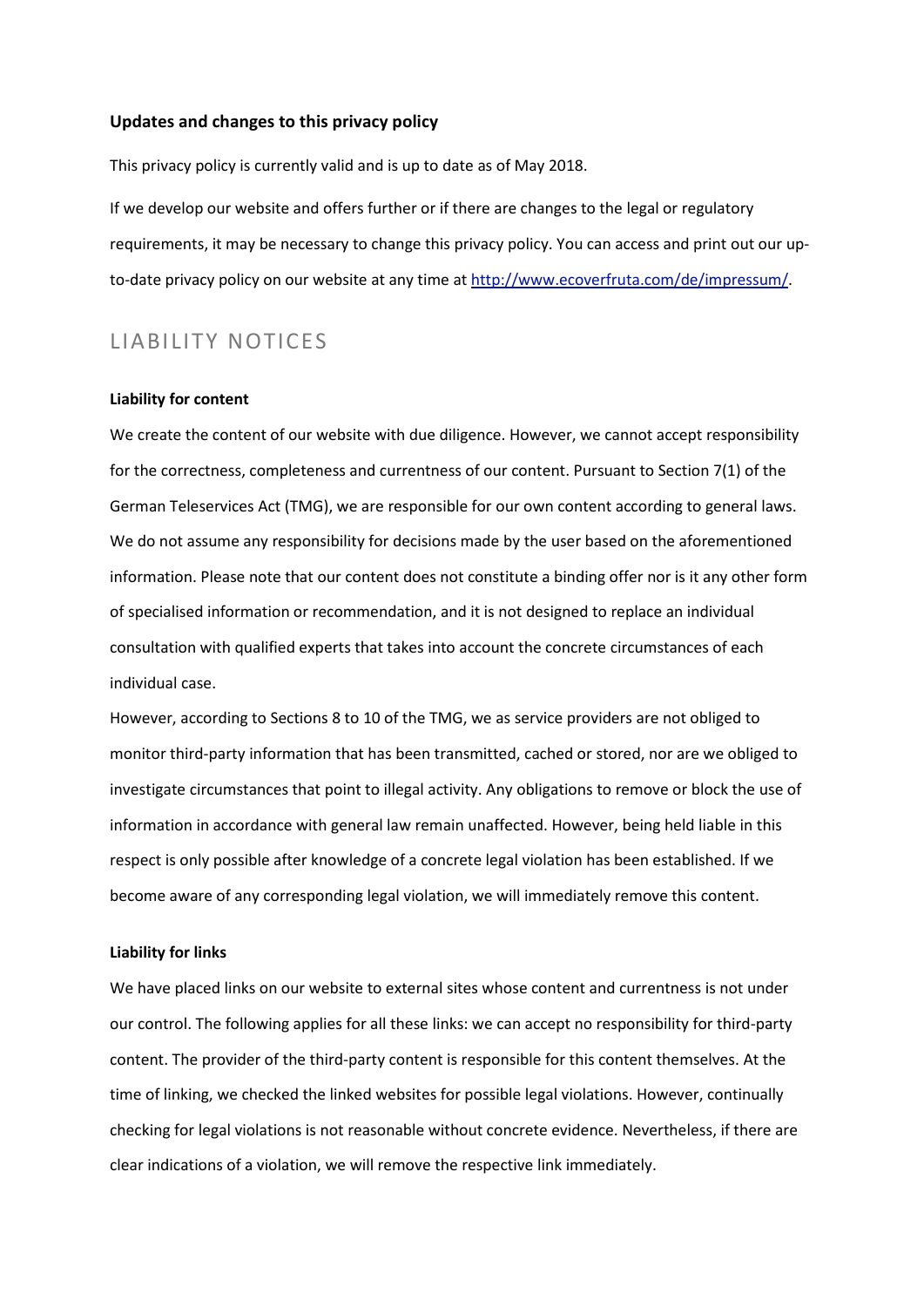### **Liability for email**

Sending us emails from our website has no impact on the adherence to a deadline. At this point, it is also important to note that email communication via the internet is insecure and it is possible for third-parties to view or manipulate data. We would kindly request your understanding that we are neither liable for email content nor the manipulation of email content. We take every appropriate precaution to protect against viruses. In our mutual interest in smooth communication, we request that you also install antivirus software and check all email attachments before sending or upon opening with an antivirus program, because we cannot be held responsible for damage that may result from any viruses that may occur.

#### **Copyright**

The layout of the website, the graphics and images used, and the individual posts are protected by copyright. We reserve all rights, including the rights of photomechanical reproduction, copying and distribution by means of special procedures (for example, data processing, data carriers and data networks), even in part.

# **Alternative dispute resolution – information in accordance with Sections 36 and 37 of the Consumer Alternative Dispute Resolution Act (VSBG)**

We do not take part in dispute resolution procedures with consumer arbitration boards. Our relevant supervisory authorities settle disputes upon request, e.g. in the event of a fee invoice or the nonissue of documents, between members of the professional association and their clients. In this case, it takes the form of a mediation procedure. We do not take part in any other conciliation procedures.

# WEB LAYOUT, DESIGN AND REALISATION

**Design:** Hartmut Stocks Mediengestaltung Humboldtstr. 38 41061 Mönchengladbach, Germany www.stocks-media.de